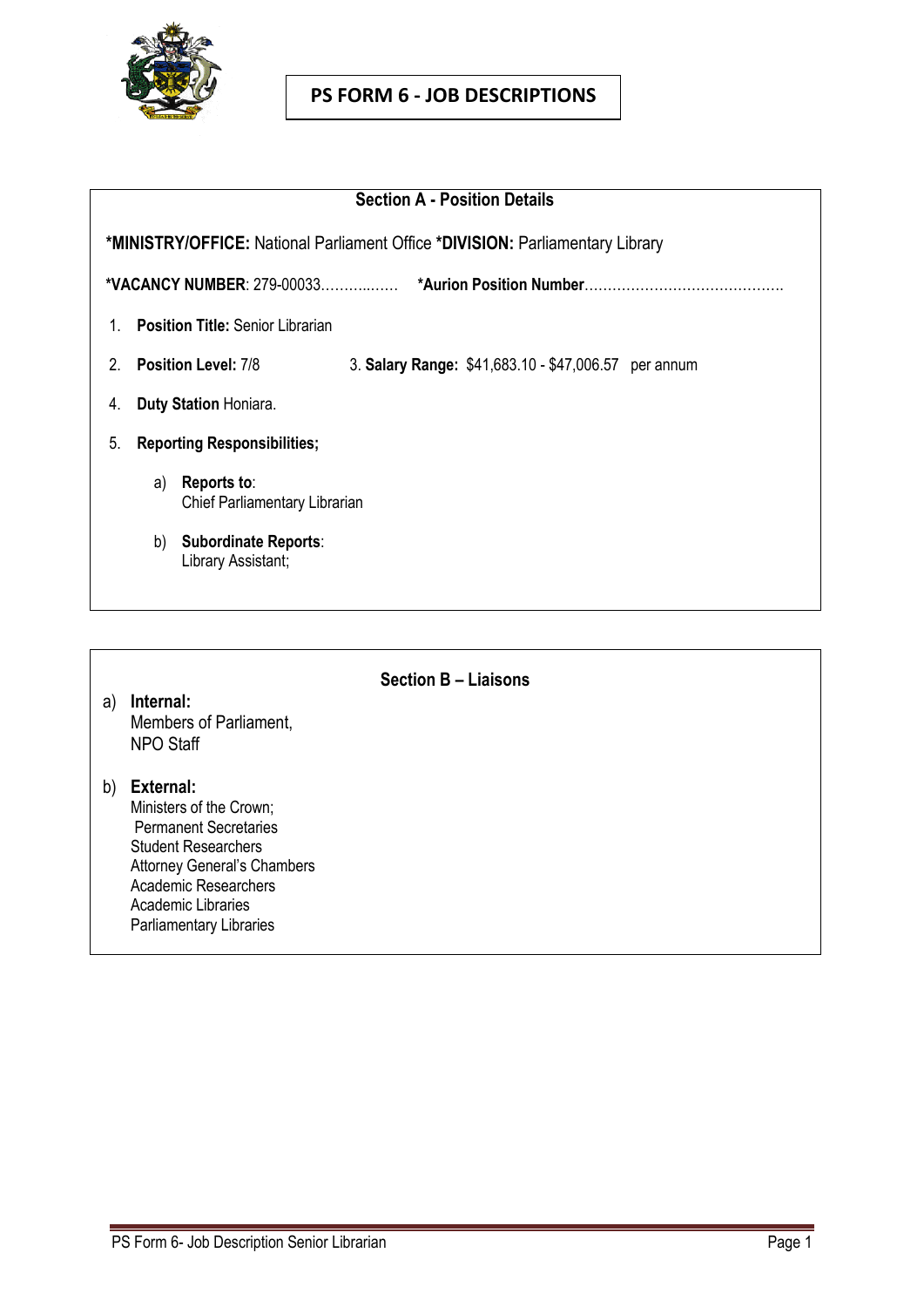## **Section C - Scope of Duties**

This position will contribute to the organisation functions of the Library Resources by;

The Senior Librarian is responsible for Information Resources section of the National Parliamentary Library of Solomon Islands to provide effective access to the Parliamentary Library's rich collection of printed and electronic resources to best serve the information needs of the Members of Parliament and other Parliamentary Library clients.

The position holder undertakes a wide variety of cataloguing and collection management tasks under the direction of the Chief Parliamentary Librarian, to ensure that both print and digital Library materials are easily accessible to clients, including other Library staff and those working in Parliament House. The position holder may coordinate the operations of a particular aspect of Information Resources at a comprehensive level.

## **Section D - Key Duties**

## *\*The Officer will be required to:*

- 1. Identify, compile and acquire relevant library resources in accordance with National Parliament of Solomon Islands Library Collection Development Policy.
- 2. Manage the Parliamentary library Collection, including monographs, government publication, periodicals and non-print materials.
- 3. Preserve and conserve Library Resources, ensuring old and valuable books, historical collections and rare materials are kept under special conditions.
- 4. Organize, arrange and maintain the physical setup of the Parliamentary Library Collection from time to time.
- 5. Continuously monitor and report to ICT Support staff regarding website information.
- 6. Supervise, conduct appraisal and coordinate the work of Library Assistant Staffs.
- 7. Assist the Chief Parliamentary Librarian, in drafting Departmental Annual Work Plan, report writing, presentation to management and daily management of the Library.
- 8. Assist Chief Parliamentary Librarian in the development and review of library policies.
- 9. Perform any other duties that may be delegated by the Chief Parliamentary Librarian and the National Parliament Management Group.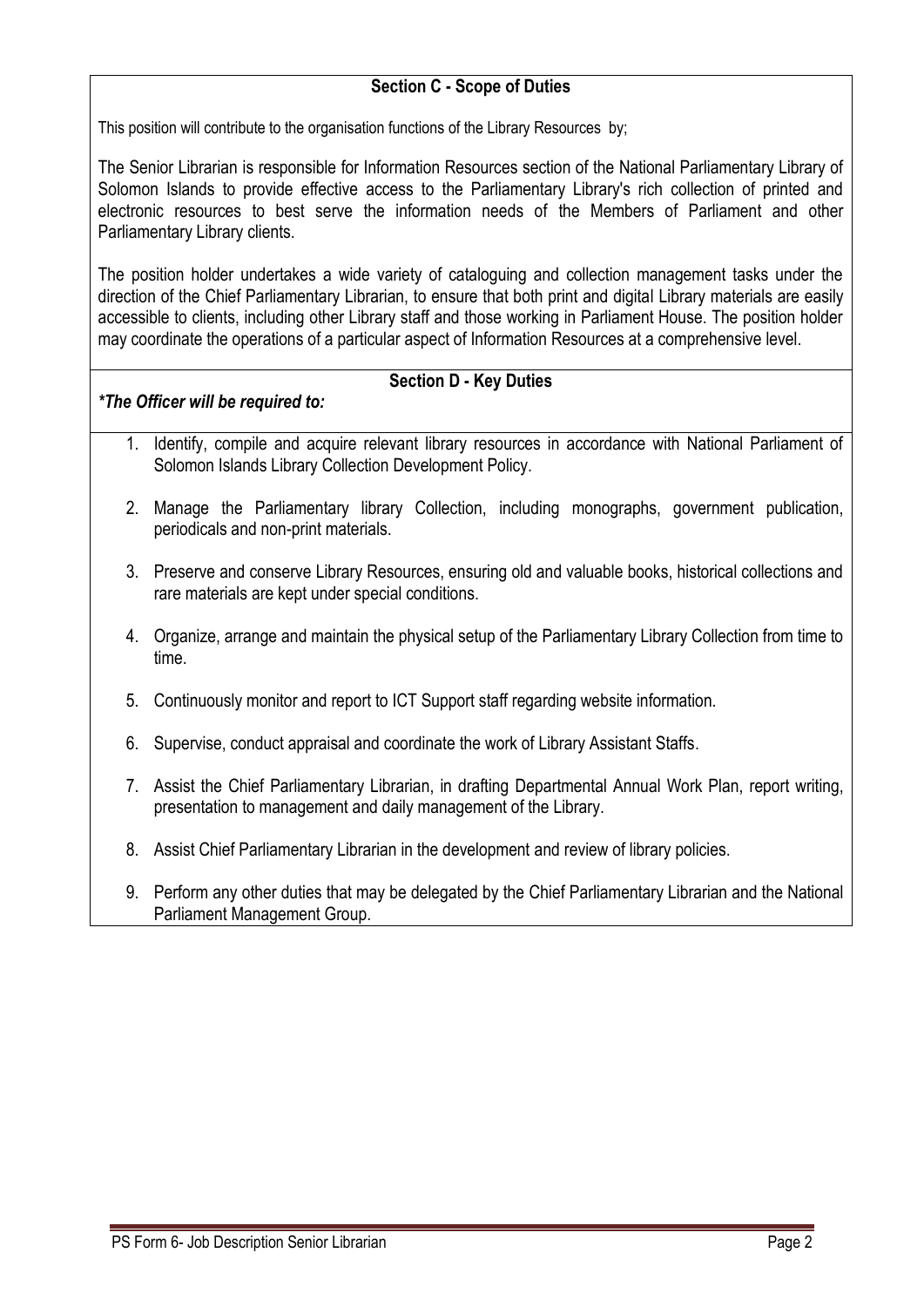## **Section E - Key Result Areas**

*\*Successful performance of the duties will be indicated by:*

- 1) Relevant Library resources acquired, managed, stored in special conditions and made accessible to Members of Parliament and Library stakeholders.
- 2) Library physical set up is well organized in a way that provides an easy access to information, books and resources both hardcopy and electronic materials.
- 3) Close collaboration with Parliament ICT team and ensure Library information systems auch as (Koha) and Digital management System (DSpace) are updated and kept in operation.
- 4) Library Collections, including monographs, government publication, periodicals and non-print materials are updated in terms of their latest version.
- 5) Old and valuable books, historical collections and rare materials are kept under special conditions.
- 6) Supporting customer service and reference desk help are available in a timely, relevant, impartial, manner.

# **Section F - Key Capabilities and Qualifications**

#### **Key Capabilities:**

- 1) Strategic skills to lead and manage Library Resources and User Services
- 2) Communication skills to clearly give directions and listen to suggestions and feedback and clearly communicate with members of parliament and library users
- 3) Ability to coordinate the operations in dissemination and retrieval of the library information and resources to the library clients.
- 4) Customer service oriented

#### **Qualifications:**

Diploma and certificate qualification in Library and/or information management or equivalent qualifications or 3 years' experience in library management.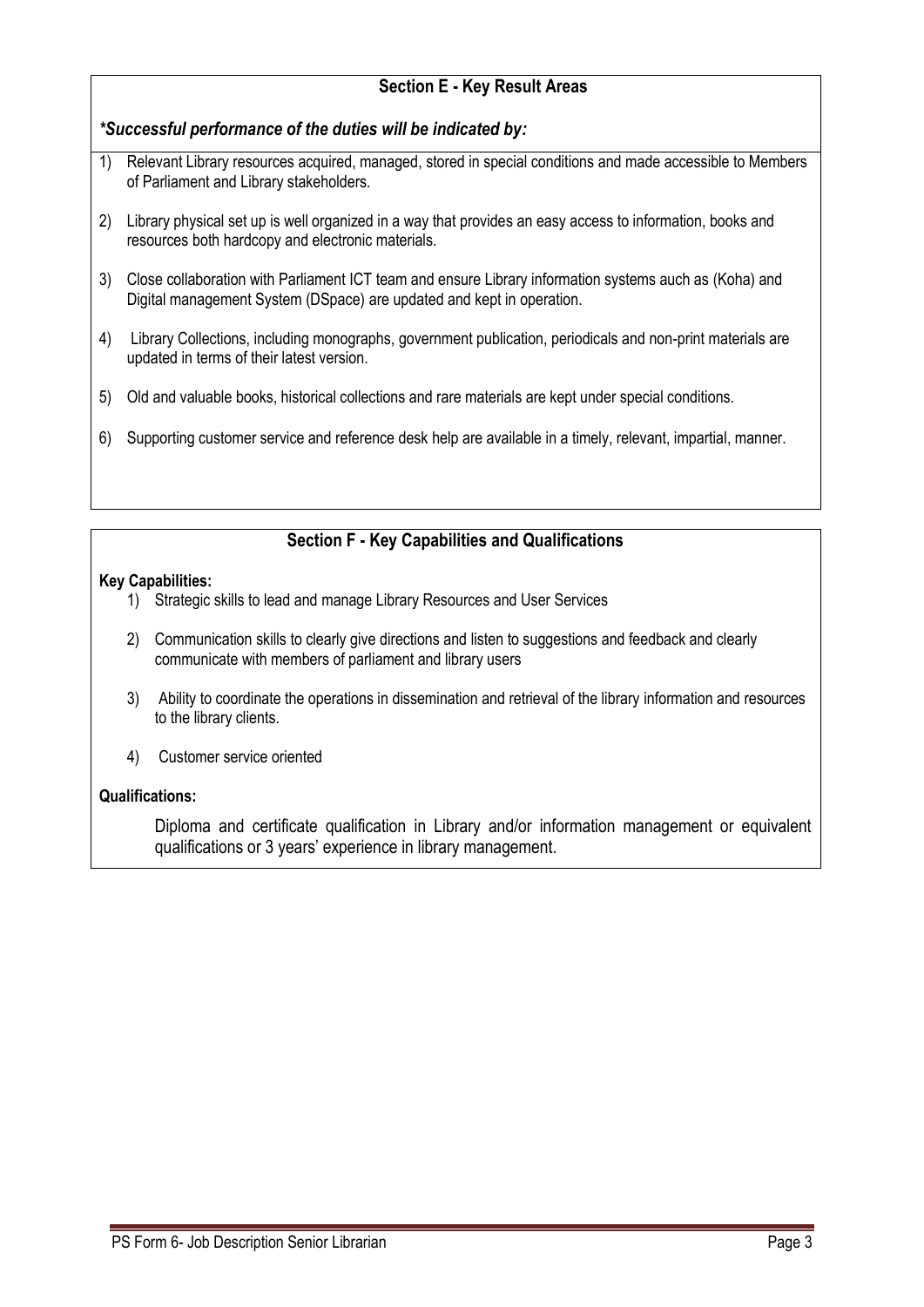## **Section G - Selection Criteria**

#### **Experience:**

- 1. Effective research, writing and conceptual skills.
- 2. Effective organizational skills in order to manage competing priorities
- 3. Understanding of the role of Parliament and the system of government in the Solomon Islands.
- 4. Experience and current knowledge of information technology resources and library systems

#### **Knowledge:**

- 5. Extensive working knowledge of original cataloguing practice and procedure, according to established library standards.
- 6. Minimum two years of high-level cataloguing experience, including experience with government publications
- 7. Extensive experience and current knowledge of information technology resources and library systems (such as Koha LMS and DSpace Digital Repository).
- 8. Demonstrated interest in the emerging library and technology trends, and an ability to implement new services in response to changing user needs.
- 9. Good knowledge of current affairs as it relates to government throughout Solomon Islands.
- 10. Understanding of the role of Parliament and the system of government in the Solomon Islands

#### **Skills and ability:**

- 11. Ability to understand and comply with the public service Code of Conduct and follow all other laws, policies and procedures which relate to the improving gender equality and creating safer workplaces.
- 12. Ability to develop and deliver effective customer services to Members and staff and clients of the Parliament.
- 13. Ability to work collaboratively in a team and independently with a high level of autonomy
- 14. Ability to use and manage a range of computing software
- 15. A strong commitment to continuous improvement

## **Section H - Terms and Conditions**

- (a) Salary per fortnight: \$1,603.20 \$1,807.94
- (b) Salary per annum: \$41,683.10 \$47,006.57
- (c) Annual Leave: 42 days per annum
- (d) Other conditions of service as outlined in the Agreement of Service upon appointment;

## **Section I - Approval** *(Business use only)*

This Job Description is approved on the basis that I believe it accurately reflects the requirements of the role and will